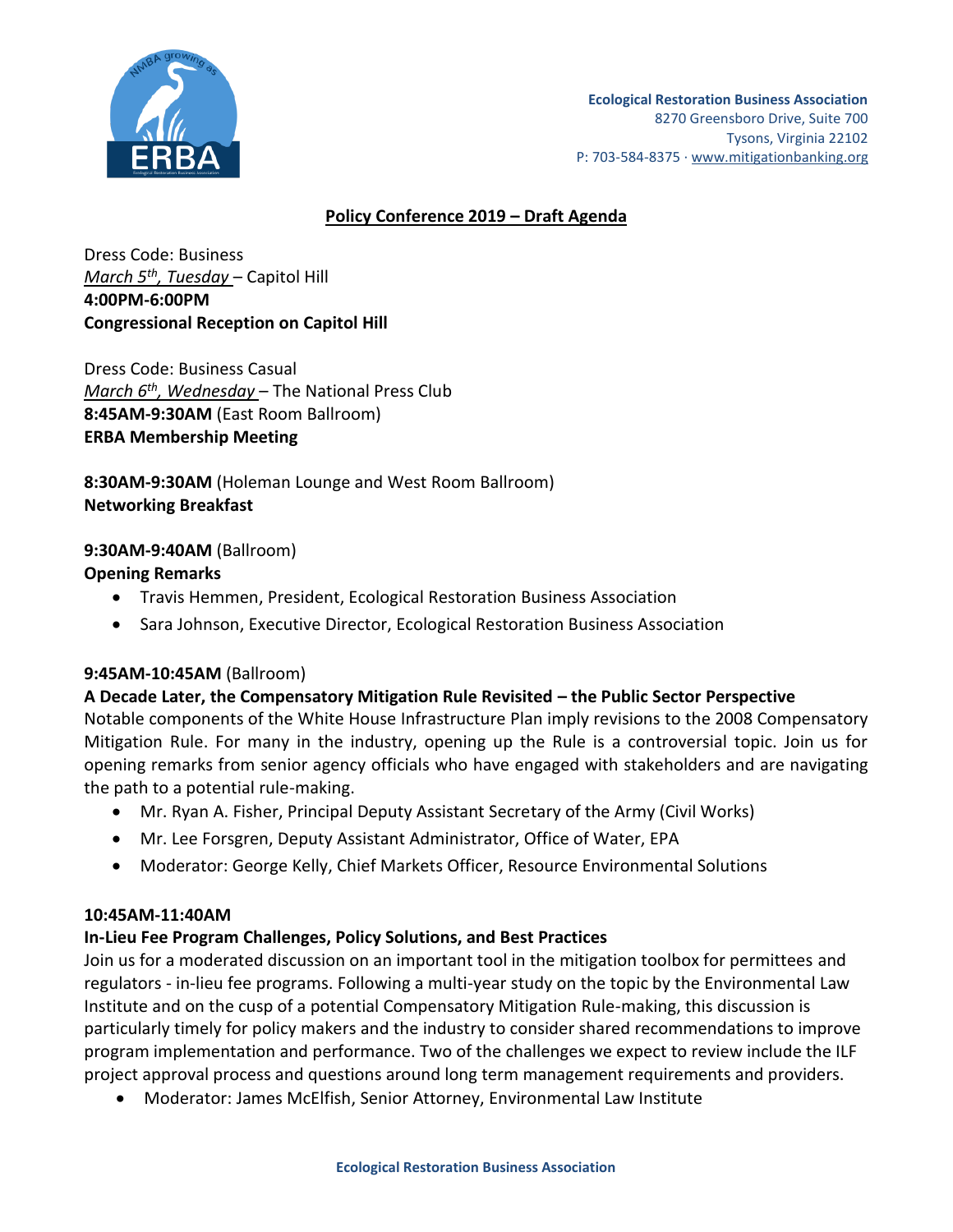- Tim Baumgartner, Director, North Carolina Dept. of Environmental Quality, Division of Mitigation Services
- Karen Johnson, Director, Virginia Aquatic Resources Trust Fund
- Greg Kernohan, Conservation Director, Ecosystem Services, Ducks Unlimited

## **11:40AM-12:00PM** (Holeman Lounge)

### **Networking Break**

Enjoy light snacks and refreshments while networking with attendees and exploring the exhibit hall.

### **12:00PM-12:30PM** (Ballroom)

# **Advance Mitigation and Beyond: Addressing Uncertainty in Mitigation**

This talk will address policy opportunities for handling uncertainty in mitigation provision and success. We will discuss a number of creative techniques for incentivizing advance mitigation, including more sophisticated uses of mitigation ratios and potential changes to the timing and structure of credit transactions.

 Professor Todd BenDor, Department of City and Regional Planning, University of North Carolina at Chapel Hill

# **12:30PM-1:00PM** (Ballroom)

# **Priorities for Corps Regulatory Reform**

Ms. Tammy Turley, Acting Chief of Regulatory, U.S. Army Corps of Engineers

# **1:00PM-2:15PM** (Holeman Lounge and West Room Ballroom)

### **Networking Lunch**

Enjoy a hot lunch buffet while networking with attendees and exploring the exhibit hall.

### **2:15PM-2:45PM** (Ballroom)

# **Emerging Agency Partner: NOAA**

Dr. Stuart Levenbach, NOAA, Chief of Staff

### **2:45PM-3:30PM** (Ballroom)

# **The Evolving Restoration Marketplace**

The mitigation banking industry opened the door for governments and companies to look to the private sector for innovative ways to meet their environmental goals and requirements. This segment will review existing law and pending legislation outside the scope of traditional CWA § 404 projects, including new opportunities for the industry to address the pressing challenges facing our coastal communities.

Matthew Fuchs, Flood Prepared Communities, The Pew Charitable Trusts

### **3:30PM-4:30PM** (Ballroom)

**An Innovative Approach to Stormwater Challenges – Opportunities for Permittees and Providers**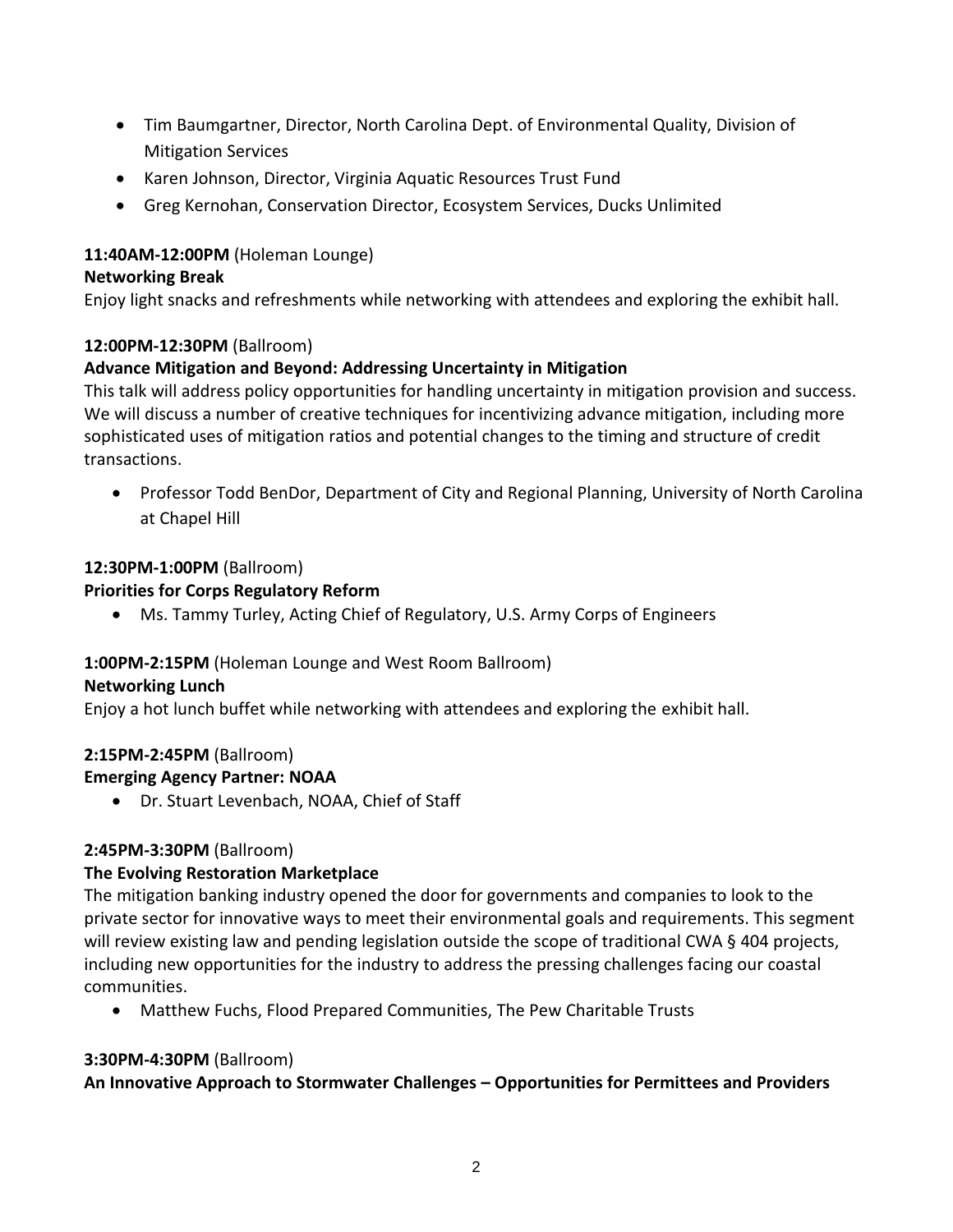Local governments are increasingly looking to private sector providers for creative ways to use their funding to meet or exceed their stormwater goals. This segment will focus in on the lessons learned from case studies and the key policy and business take-aways for private restoration companies looking to enter or expand their portfolio of stormwater projects. We'll also explore policies and practices of municipality stormwater projects that could be employed in other regions and on larger geographic scales.

- Timothy Male, Executive Director, Environmental Policy Innovation Center
- Erik Michelsen, Administrator, Watershed Protection and Restoration Program, Anne Arundel County

**4:30PM – 6:00PM** (Holeman Lounge and West Room Ballroom) **Networking Reception**

Dress Code: Business Casual

# *March 7th , Thursday*

**8:00AM-9:00AM** (Holeman Lounge and West Room Ballroom) **Networking Breakfast**

### **9:00AM-9:40AM** (Ballroom)

**Keynote Speaker:** *Ranking Member Westerman, House Water Resources and Environment Subcommittee*

### **9:40AM-10:40AM** (Ballroom)

### **Understanding the Client: the Need for Creative and Flexible Mitigation Delivery**

Project developers face a maze of regulations and they turn to third party mitigation providers to help them efficiently resolve their wetlands and species impacts. ERBA has engaged with industry groups over the past year to better understand their challenges and opportunities for members to work together. Join us for a discussion between industry representatives and counsel that will cover their perspectives on upcoming mitigation policy changes and general recommendations for regulatory reform under multiple federal programs.

- Deidre Duncan, Counsel, Waters Advocacy Coalition
- Nick Goldstein, Vice President, Regulatory & Legal Issues, American Road & Transportation Builders Association
- Pamela Lacy, Chief Regulatory Counsel, American Gas Association
- Melinda Tomaino, Director, Environmental Services, Associated General Contractors

### **10:40AM-11:00AM** (Holeman Lounge)

### **Networking Break**

Enjoy light snacks and refreshments while networking with attendees and exploring the exhibit hall.

**11:00AM-11:45AM** (Ballroom)